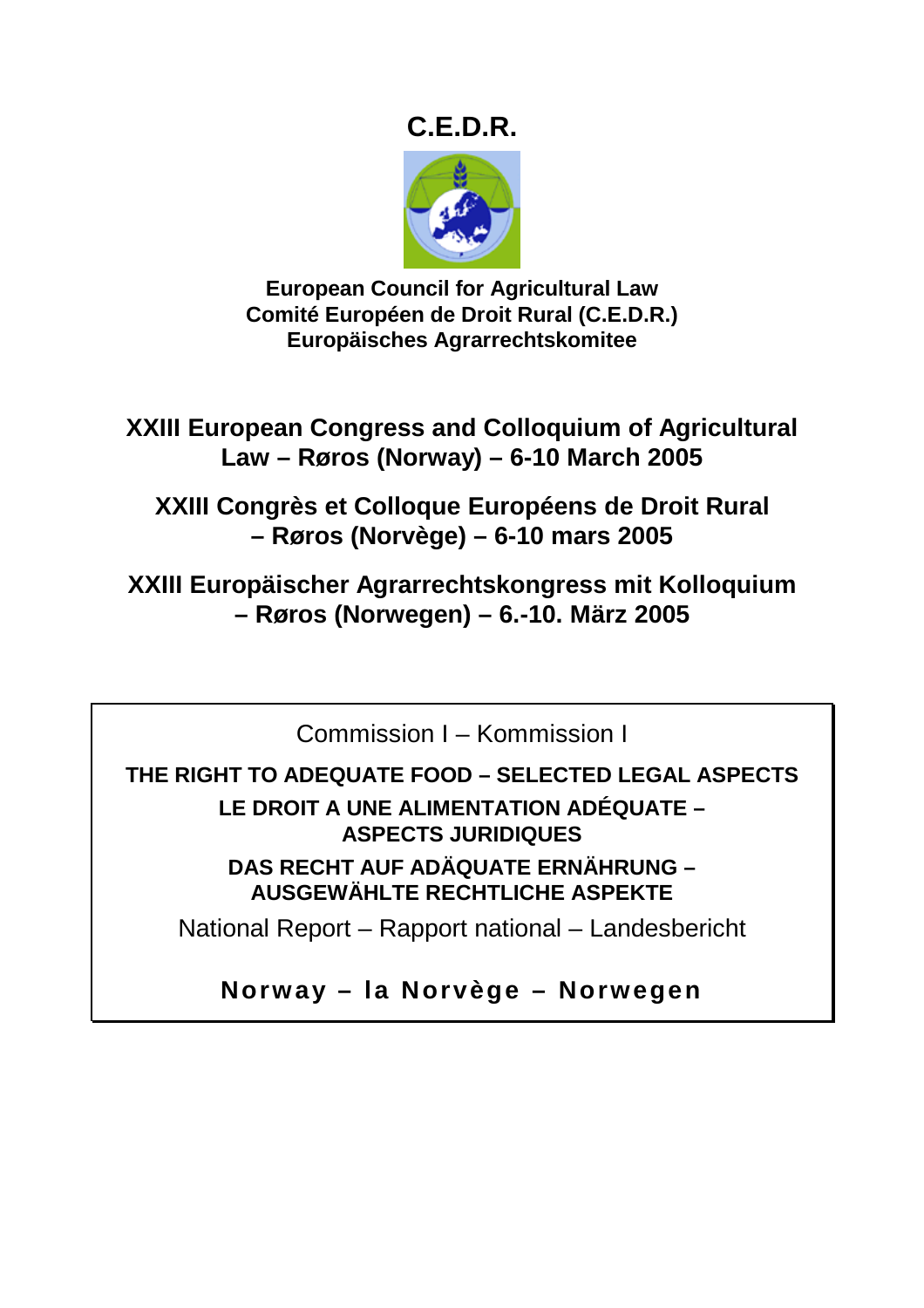### **Norwegian report – Rapport norvégien – Norwegischer Bericht**

**Adviser Marianne SMITH, Royal Ministry of Agriculture and Food, Oslo** 

# **The Right to Adequate Food – Selected Legal Aspects**

.

## **1) National foundation of the right to food:**

*a) Is your country a state party to the International Covenant on Economic, Social and Cultural Rights (CESCR)?* 

Norway is a state party to The CESCR. However, Norway has made a reservation to Article 8, paragraph 1(d): "to the effect that the current Norwegian practice of referring labour conflicts to the State Wages Board (a permanent tripartite arbitral commission in matters of wages) by Act of Parliament for the particular conflict, shall not be considered incompatible with the right to strike, this right being fully recognised in Norway."

*b) How does your country report to the UN on the right to food?* 

Norway sends reports about the fulfilment of the covenant according to article 16 and 17 in the covenant. The reports are in writing, and in conformity with the Revised General Guidelines regarding the form and contents of the reports of State Parties (E/C.12/1991/1).

*c) Does your country have a monistic or dualistic approach to international law?* 

Norway has a dualistic approach to international law. Consequently, international law adopted by the Norwegian Government is not automatically made part of national law. The relevant provisions have to be transposed into national law.

*d) Is the covenant implemented in national law?* 

Human rights are guaranteed by Norwegian legislation and the budget resolution of the Storting.

*e) How is CESCR implemented?* 

#### *i) Constitutional*

The Constitution of Norway section 110 c) states that: "It is the responsibility of the authorities of the State to respect and ensure human rights. Specific provisions for the implementation of treaties hereof shall be determined by law."

To respect and ensure human rights comprises an obligation for the authorities of the State. Firstly to avoid violation of human rights by the authorities themselves, and secondly to take positive measures to prevent violation of the human rights by others than the authorities.

The constitutional obligation does not specify which human rights should be protected. Consequently, it is reasonable to interpret the Constitution as covering all kinds of human rights, found in any convention to which Norway is a party.

*ii) Judicial* 

The Human Rights Act of 21 May 1999 No 30, gives the International Covenants on Civil and Political Rights (CCPR) and on CESCR and the European Convention on Human Rights (ECHR) the status of Norwegian law. According to section 3 of the Act,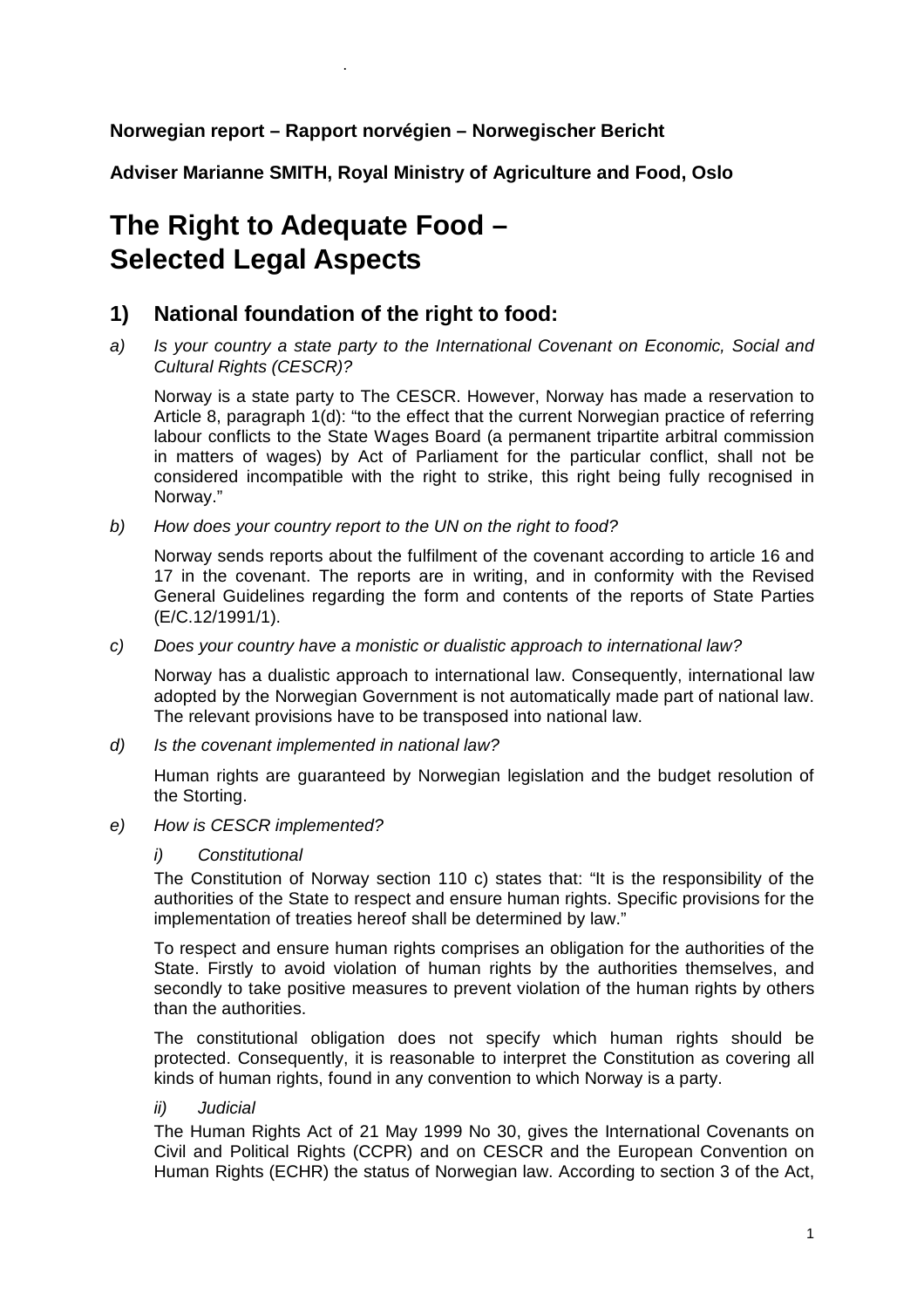these conventions shall take precedence over other legislation in the event of a conflict.

The Act gives the ECHR, the CCPR and the CESCR the force of Norwegian law, insofar as they are binding for Norway. The Act also states that in the case of conflict, the provisions of the conventions and protocols shall take precedence over any other legislative provisions.

The intention of the Act is:

.

- to give a formal basis for the application of the rules of the Conventions
- to increase the attention and knowledge of the rights of the Conventions
- to raise consciousness around human rights in general
- to contribute to the discovery of any discrepancies between Norwegian legislation and the human rights conventions

Human rights also have a more indirect influence. Norwegian lawyers will interpret Norwegian legislation as being in accordance with international law, based on the principle that Norwegian law is presumed to be in accordance with international law. Human rights must also be respected when drafting new legislation, and should therefore be taken into account in both the preliminary reports and the consultation process.

#### *iii) Administrative*

Norway's commitment to promoting human rights is reflected in Government policy. The most important document is Report no 21 to the Storting (1999-2000), *Focus on Human Dignity – A Plan of Action for Human Rights*. The main purpose of this Plan is to ascertain how the Norwegian authorities can contribute towards ensuring the best possible protection of human rights now and in the future. The consciousness about the rights in CESCR is not present in the same degree as for the rights in CCPR, and the right to food is hardly mentioned. However, some the CESCR has been given attention, both in the Plan of Action for Human Rights, and especially in the Report no 19 (1999-2000) to the Storting regarding Norwegian National Food and Agricultural **Policy** 

The abovementioned Human Rights Act of 21 May 1999 No 30 was passed as a result of The Plan of Action for Human Rights, incorporating also the CESCR. In addition the instructions for the preparation of legislation is amended in order to make it clear that all Bills shall be evaluated in relation to all relevant and overriding concerns, including human rights. Those engaged in the preparation shall evaluate and, when relevant, report on whether human rights conventions impose requirements that must be met by authorities in the respective fields.

The Plan of Action for Human Rights also makes it clear that human rights may play a role in areas of Norwegian public administration which are not associated with the promotion of human rights. For instance, the Government is seeking to integrate human rights considerations in the fisheries administration's day-to-day policy and work. Similarly, the Government will continue to develop a national food and agricultural policy that is in line with the International Covenant on Economic, Social and Cultural Rights.

This is underlined in the Report no 19 (1999-2000) to the Storting regarding Norwegian National Food and Agricultural Policy. The Report no 19 (1999-2000) refers to the CESCR article 11, and states that food is a human right, and that Norway has a obvious duty to ensure food security for Norwegian citizens, keeping in mind the 3 levels of state obligations; respect, protect and fulfil. *General Comment nr 12* was enclosed as a non-printed annex. The report gives several examples showing a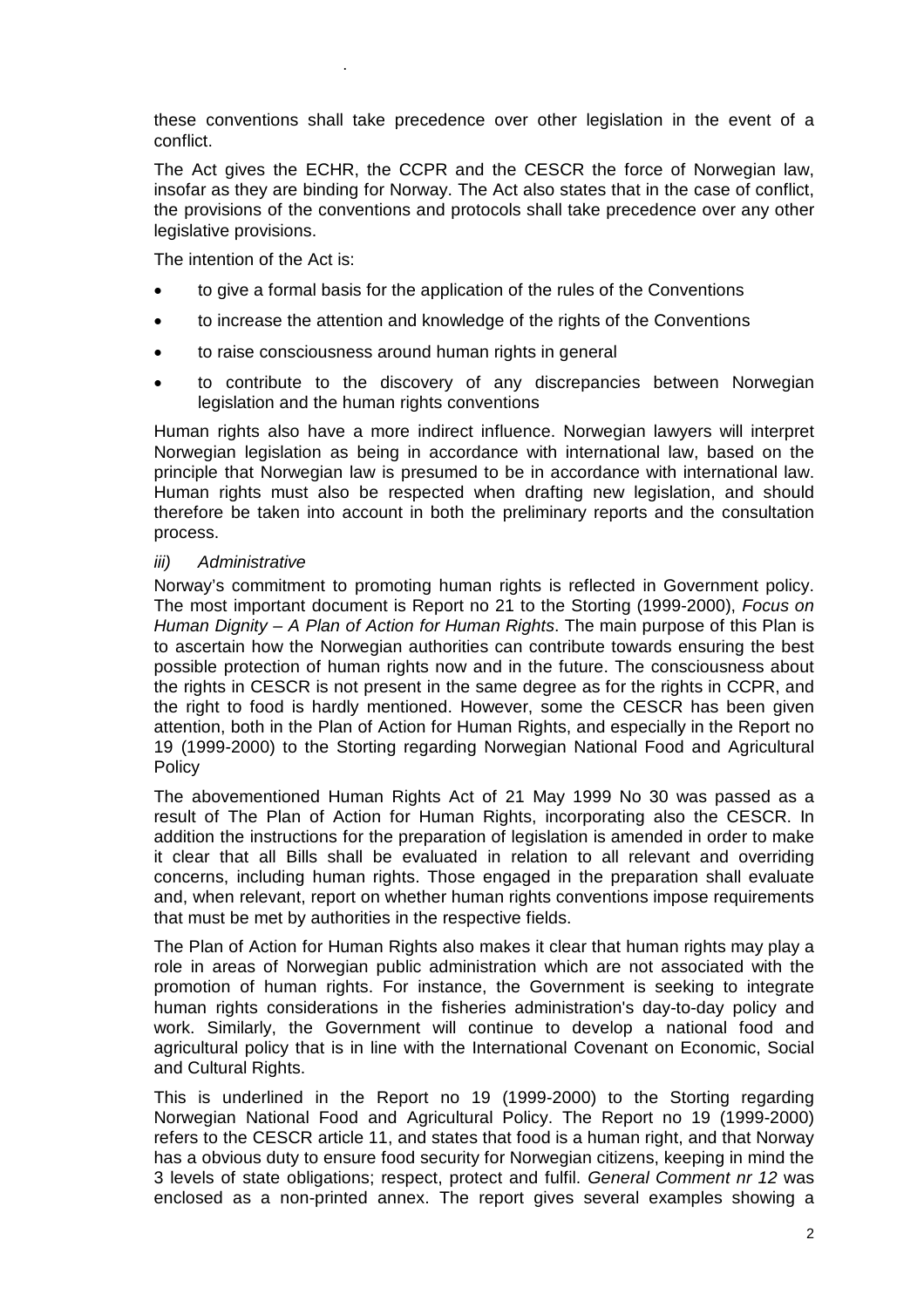human rights approach to the agricultural policy. It states that a priority area is a consumer oriented agricultural policy, and emphasizes the connection between production and marketing of food, on one side, and nutrition and health on the other side. Norwegian agriculture shall contribute to assure the consumers a stable and adequate food supply relating to quantity, quality, food safety, and a food production based on ethical and ecological sustainability. To secure the consumers healthy and safe food, the whole food chain shall be subject to quality and in-house control systems, regulations and inspections within the framework of international agreements and in compliance with the pre-cautionary principle. Since Norway is importing about 50 % of its food supply, several of these principles apply also to the imported food.

Also the budget bills (2001-2002) and (2002-2003) to the parliament refer to the CESCR. However, the budget bills for the two latest periods are not.

*f) Does your country consider the rights in CESCR just as equal as the civil and political rights?* 

The official view is in line with the International Human Rights law, the CCPR and the CESCR make an indivisible union, and are considered equally important. Still, one has to admit that the rights in the ECHR and the CCPR are mainly focused on in the media and by human rights lawyers. This is also the case in the abovementioned Plan of Action for Human Rights

The Plan of Action for Human Rights, says the following:

.

"It is usually easier to determine whether civil and political rights are being observed than whether economic, social and cultural rights are being respected. This is partly due to the fact that civil and political rights are normally less based on discretion. As a rule, it is easier to ascertain whether the authorities of a country are subjecting prisoners to torture than it is to know whether the country in question has made sufficient effort to build up public health services. This is one of the reasons why there are several monitoring mechanisms, including the European Court of Human Rights and several UN treaty bodies, which deal with complaints by individuals about state violations of civil and political rights. Some economic, social and cultural rights are largely formulated as obligations to set objectives. Such obligations can generally be said to be worded rather vaguely. So far, therefore, mechanisms for dealing with complaints of violations of these rights are not as well developed as for civil and political rights. Nonetheless, some social, economic and cultural rights, such as the right to form and join trade unions and the right to non-discrimination, are rights that can easily be tried by courts of justice and court-like institutions."

The Plan of Action for Human Rights mainly deals with the rights expressed in the CCPR, and therefore confirms that less attention is given to the rights in the CESCR. However, it should be the opposite, since the rights in the CESCR are more difficult to determine. Nevertheless, the state obligation is the same. My experience as a human rights coordinator in the Norwegian Ministry of Food and Agriculture is that most civil servants don't give the rights in the CESCR much consideration because it is "politics", and therefore should be left to politicians.

*g) Does your country give education in the rights in CESCR in general, and the right to food in particular?* 

The University of Oslo, Faculty of Law offers special courses in Human Rights. Both the lectures, and curriculum is mainly focused on the civil and political Human Rights.

The Plan of Action for Human Rights, also contained a plan regarding education on human rights. This plan says that: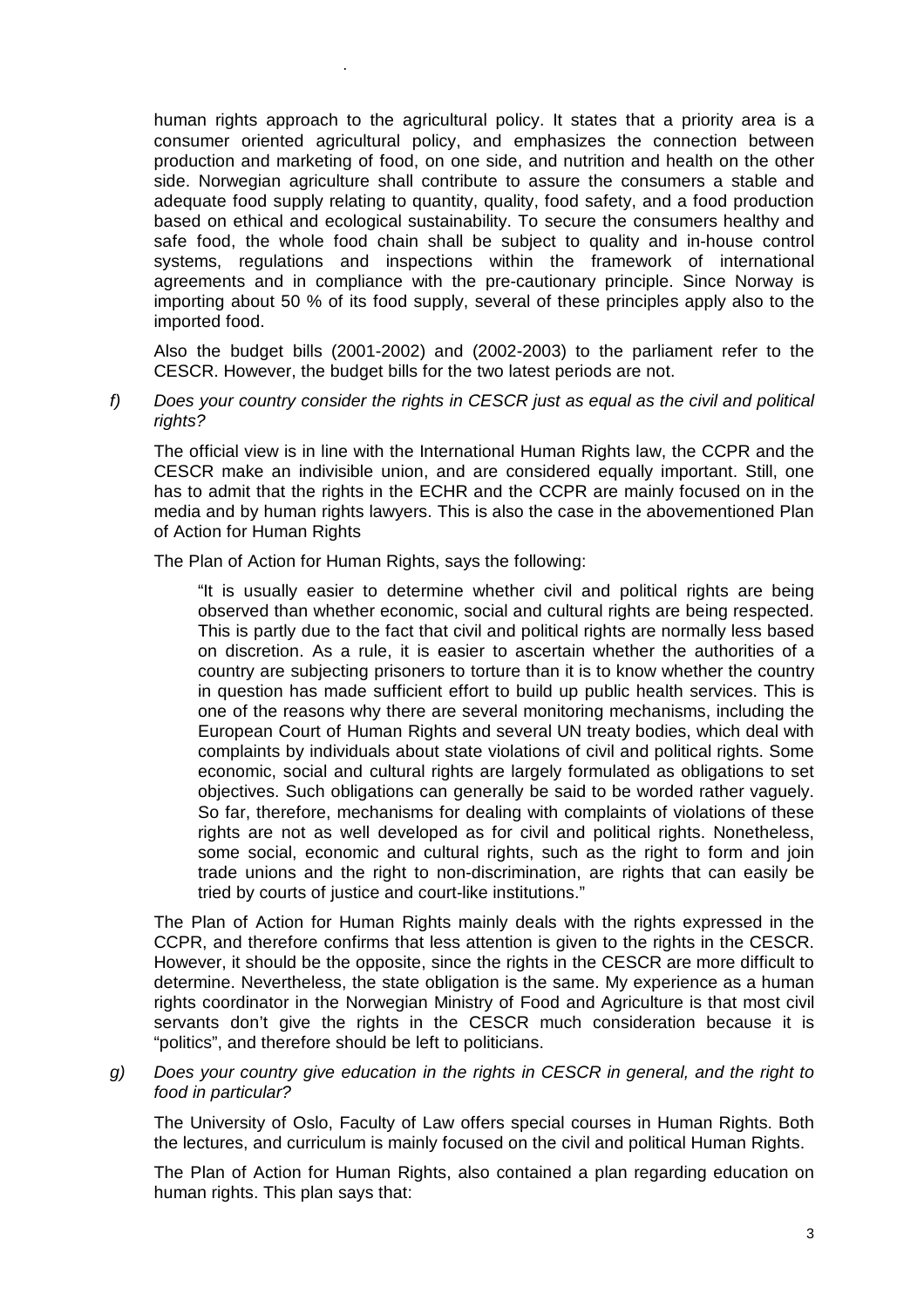"the Government will seek to strengthen training in the field of human rights in public educational institutions at all levels, and will intensify research on human rights in Norway. (…) The Government will therefore implement measures to increase the expertise of the teaching staff at teacher training institutions and teachers in primary, lower secondary and upper secondary schools. Measures will also be carried out to enhance the knowledge of human rights of employees in the central government administration, the defence forces and the legal profession. The Government will take steps to ensure that instruction in human rights is included to a greater extent in continued education for various professional groups, and will evaluate the instruction in human rights that is provided at certain educational institutions."

.

To follow up the plan of action, the National Centre for Educational Resources has conducted a survey which shows that the education on Human Rights differs from school to school. It seems that most focus is given on the Human Rights in the ECHR and the CCPR. The National Centre for Educational Resources has also established a website on human rights on the School Network. The website is primarily oriented towards use in schools, but is also accessible to the general public. The subjects in the website is: asylum, children, child labour, democracy, death penalty, refugees, women, slavery, torture, education. In addition a new optional course is offered on democracy and human rights in all areas of study in upper secondary education. However, not all schools make use of this opportunity.

*h) Are the rights in CESCR in general, and the right to food in particular discussed in academic fora?* 

The main impression is that the rights in the CESCR is not given much attention in academic fora. Nordic Journal for Human Rights publishes some articles regarding CESCR, but most articles are about the rights in the CCPR and the ECHR. The general opinion in the legal community is ion that the Rights in CESCR are too "political" to be interesting from a legal point of view. However, there is a few exceptions:

The Norwegian Centre for Human Rights (NCHR) is an independent national human rights institution, a centre for national and international research on human rights, a centre which promotes rights-based development and a centre for human rights education. Several activities regarding the right to food can be mentioned:

- The programme *The Right to Food* is a part of wide-ranging international undertaking, *the International Project on the Right to Food in Development (IPRFD)*. This is a collaborative venture involving the NCHR, the Institute for Nutrition Research of the Faculty of Medicine at the University of Oslo, and researchers at Akershus University College.
- PHD dissertation: 1) *HIV/AIDS and the right to food: barriers to and prospects for the realisation of food as a human right for HIV/AIDS affected households and communities;* 2) *The Right to Food and the TRIPS Agreement.*

In addition there have been a few contributions regarding the CESCR and the Right to food. Lex ferenda Community (rettspolitisk forening) had CESCR as a topic on their annual seminar in 2002. The Right to Food was given special attention. In 2004 their periodical published an article regarding the right to food.

The periodical of the Norwegian Association of Lawyers, published an article regarding i.a. the rights in CESCR being a part of Norwegian law.

*i) Are the rights in CESCR in general, and the right to food in particular discussed in other fora?*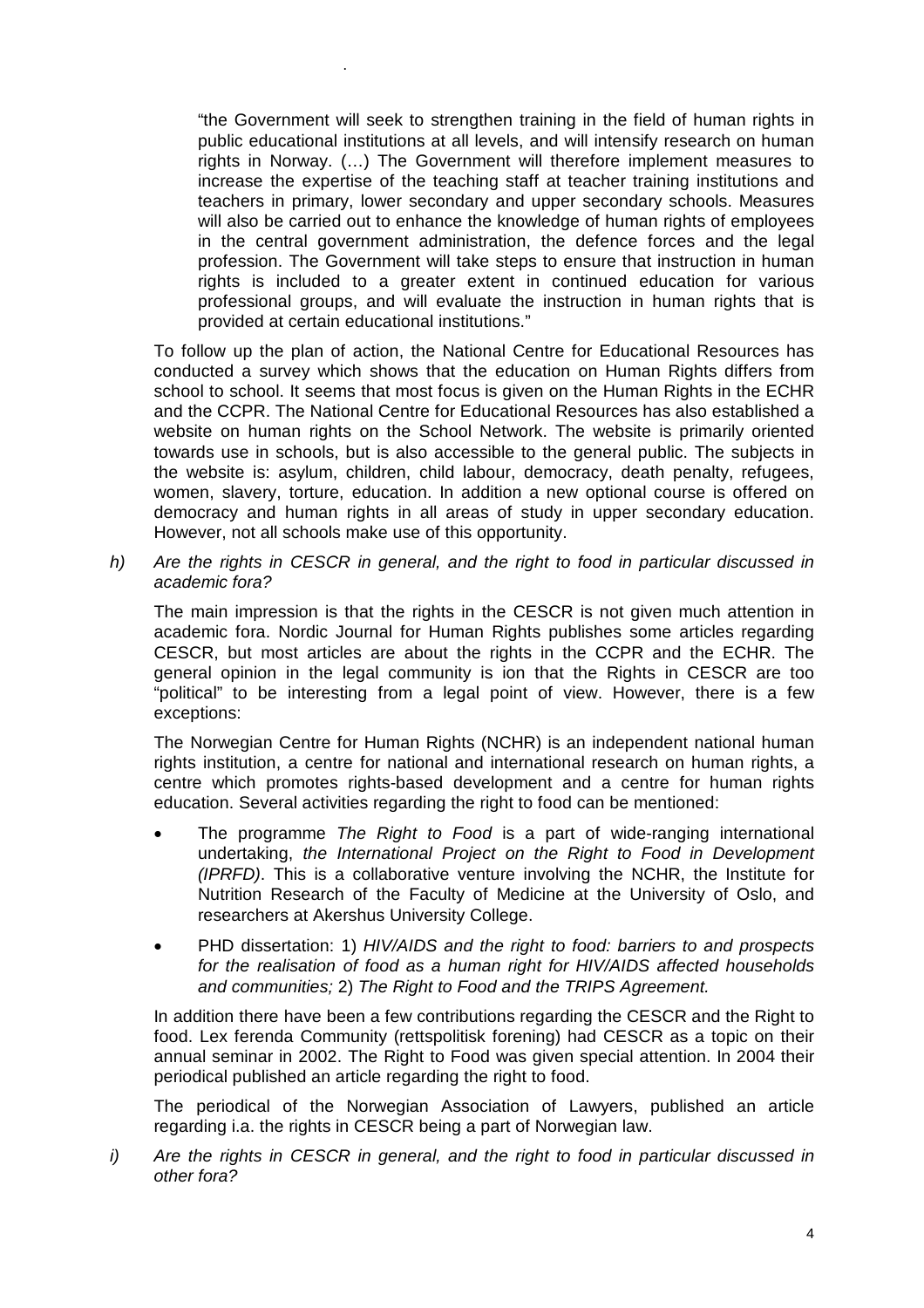In general, the consciousness concerning the CESCR is low. The human rights is mainly connected to the rights in CCPR.

The Right to Food is the main topic in organisations as IPRFD (mentioned under point h above), and the Norwegian subdivision of FoodFirst Information and Action Network (FIAN). Also the Norwegian subdivision of Amnesty international are aware of the CESCR and the Right to Food.

# **2) CESCR article 11 (1) – the right to adequate food**

.

*Please, describe the national regulation relating to the following areas:* 

- *a) Regulations relating to the state obligation to respect, protect and fulfil adequate food in the national legal system: (ref. GC par. 8-13)* 
	- *i) The availability of food in a quantity and quality:* 
		- *(1) sufficient to satisfy the dietary needs of individuals,*

What people choose to eat, should be funded on their free will, and not as legally binding rules. However, important prerequisites for choosing a nutritional balanced diet, are access and knowledge.

Rules relating to labelling is one way of facilitate knowledge as a prerequisite for choosing a nutritionally balanced diet. Most of the rules are based on the Act of 19 December 2003 no 124 relating to Food Production and Food Safety (the Food Act). One of the Food Act's main purposes is to protect human health, and section 10 imposes that labelling, presentation, and marketing shall be correct, give adequate information, and not be misguiding. Section 10 also gives the legal base for further regulation.

To protect access to food sufficient to satisfy the dietary needs of individuals, several rules regarding compulsory labelling is stated in Regulation regarding labelling of foodstuff, and Regulation regarding declaration of nutrient content. These rules *facilitates* the consumer's ability to choose an adequate diet.

Further, section 9 in the Food Act gives the legal base to requirements on food content. In situations where the nutritional aspect is of vital importance, more detailed rules regarding labelling and also requirements relating to nutrient content are stated in the Regulation relating to breast-milk substitute and Regulation relating to food used for particular dietary needs. Also Regulation relating to so-called "energidrinks" focus on protecting a nutritional balanced diet.

To fulfil access to food sufficient to satisfy the dietary needs of individuals, rules can be found in Regulation regarding quality in the nursing service based on the act relating to health service in the local government, and the act relating to social service. It states that the local government, when conducting nurse service, shall establish procedures meeting the demand for sufficient and healthy nourishment.

#### *(2) free from adverse substances,*

The Food Act's purpose, to protect human health, is mainly focused on securing safe food. The act gives the legal base to implement Regulation 178/2002 laying down the general principles and requirements of food law (Food Law). Some Food Law principles and requirements are regulated directly in the Food Act.

Section 6 in the Food Act relates to the business operator's obligation to prevent hazards, inform, and take necessary action to reduce any risk for hazards. These obligations apply both to food business operators and operators dealing with agricultural inputs like feed, seed, fertilizers and pesticides.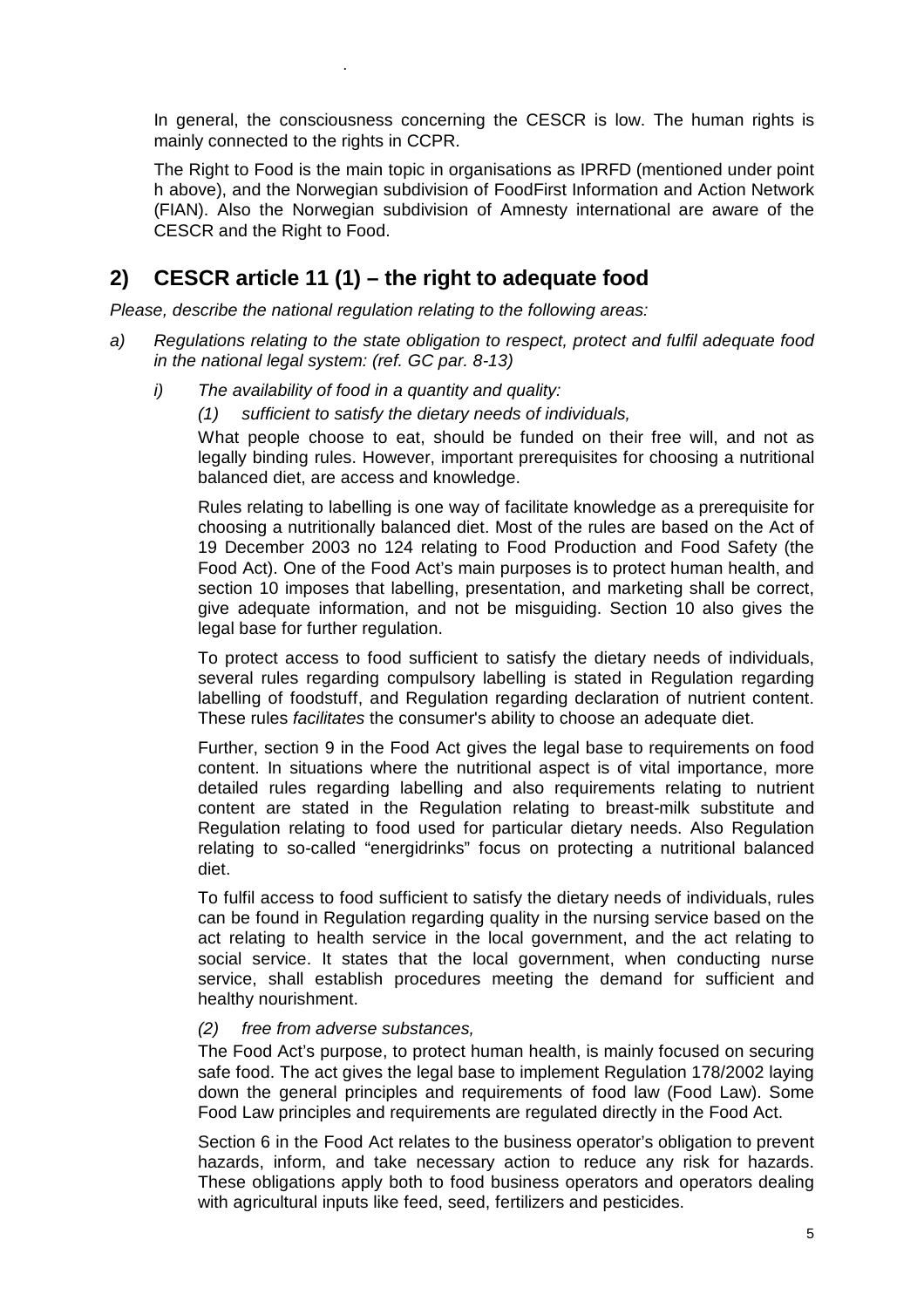The Food Act also gives the legal base for further regulations regarding requirements on hygienic standards relating to all aspects of food production, from primary production to placing on the market. In addition, the Food Act prohibits the marketing of unsafe food, and feed, and gives legal base to prohibit unsafe agricultural inputs other than feed.

Furthermore, the Food Act gives the legal means to the regulatory authority to impose protective measures to prevent unsafe food. Consequently, the authority have the legal base to make the necessary decisions towards the business operators if the requirements are violated. The regulatory authority is also given the legal means to take action itself, if the business operators are unable or unwilling.

#### *(3) acceptable within a given culture;*

.

An action plan for the inclusion of consumer participation in food and agricultural politics has been drawn up. The plan focuses on respect for consumer rights. As a part of the action plan, a Consumer Panel is established. The Panel will have a consultative function in relation to the development of the official food policy. One of the action plan's objective is also to secure diversity in the range of food products.

Labelling food is a significant source of information for the consumer's ability to choose a diet acceptable within a given culture, provided the necessary information is given on the label. Information relevant for the consumers is revealed by consumer surveys and reports from the consumers panel. A lot of producers have a voluntary labelling policy. In addition, in order to protect the right to food acceptable within a given culture, different requirements regarding labelling is based on the Food Act.

Public opinion in Norway is sceptical to genetic modified organisms (GMO) in foodstuff. The Food Act section 10 gives a legal base for regulations on labelling of food made of GMOs in order to secure the consumer's right to choose between GMO and non-GMO. Furthermore, a main issue is to ensure coexistence between GM and non-GM crops and to avoid the unintended presence of GMO's in GMO-free products. Regulation on this matter is therefore under development.

Another important label regime is the Regulation relating to production and labelling of ecological agricultural products. This regulation is prepared i.a. to meet the consumers demand for ecological products. The regulation set requirements for the production method. Agricultural product covered by the regulation can be marketed and labelled "ecological" only when the requirements for ecological production are fulfilled.

The Food Act, section 30, gives a legal base for Regulation on the Protection of Designations of Origin, Geographical Indications and Designations of Specific Traditional Character of Agricultural Foodstuffs, Fish and Fish Products. This regulation establishes a regime for the protection of the names of certain foodstuffs. One of the purposes of the regulation is to meet the consumer's interest in diversity, thus enabling the consumers to choose products origin or speciality, whether it is traditional, historical or geographical.

In addition, according to the food Act, section 14, the regulatory authority may make public results of the authority inspections. The purpose is to regulate information regarding the food business operators, and how they fulfil the requirements relating to food production and marketing. A similar regime is in the food Act, section 27, which gives the legal base for the regulatory authority to make public relevant information relating to food. The authority has an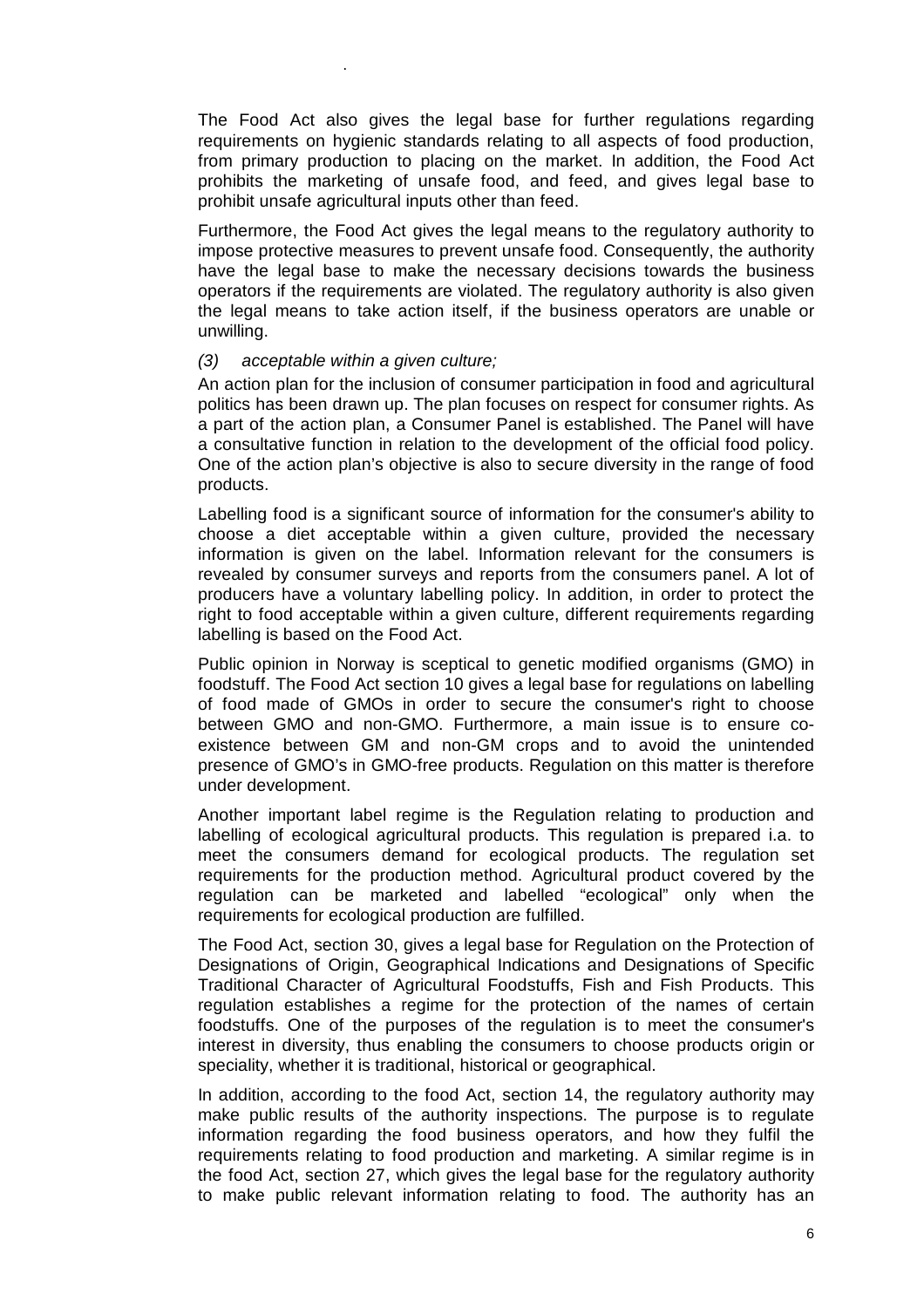obligation to do so where the authority suspects a human health hazard relating to food. In other cases the information is optional, provided the publication is based on consumers considerations.

Rules can also be found in the abovementioned Regulation regarding quality in the nursing service (see point 2 a) i) (1) above). It states that the local government, when conducting nurse-service, also shall establish procedures meeting the demand for a reasonable freedom of choice regarding food.

#### *ii) The accessibility of such food (economic and physical)*

.

The main source of accessibility of adequate food is by means of employment income, or other economic sources. Consequently, the legal protection of the accessibility to food is to secure the inhabitants a reasonable income. In situations where employers becomes bankrupt, the Government is obliged to guarantee to cover claims to wages and other forms of remuneration that have become due in respect of work performed under employment relationship. This is stated in the Act relating to the state guarantee for wage claims in the event of bankruptcy etc. Employment income is indirectly protected in the Act relating to Working Protection and Working Environment, and the Act relating to Civil Servants. The acts gives both legal protection against arbitrary and capricious dismissal or discharge.

When a person is unable to work, the national security is a important income source. The National Insurance Act gives mandatory membership to everyone who is resident in Norway, or others who have a specific affiliation to Norway. In situations where normal employment is impossible, on certain conditions, the act gives right to social security like unemployment insurance, retirement pension, disablement/disability insurance etc.

Still, not everyone is covered by the National Insurance Act. For example, unemployment insurance is only given for a certain period. In those cases most people have right to some payment covering the necessary means to subsistence through Act relating to Social Services etc. The purpose is i.a. to promote financial and social security, to improve the living conditions of disadvantaged persons. Section 5-1, *Means of support,* states:

"Those unable to support themselves by working or exercising financial rights are entitled to financial support." The support is limited. Section 5-2 states that "In special cases, and even if the conditions in sections 5-1 is not met, the social service can grant financial assistance to persons who need it in order to overcome or adjust to difficult circumstances".

#### **Availability (this is not a part of the questionnaire, but have relevance to the right to food)**

In addition to climate and water, the soil itself is the most important and the most fundamental production factor within agriculture. To conserve and protect soil for future generations is therefore essential. Land conservation is of vital importance to the potential for national food provisions in all countries. The main motive for the protection of arable areas is to ensure the possibility of food production in the long term, under different conditions.

To protect the availability to food can be to develop national legislation to counteract activities that may erode ecological balance. Protection of arable land is included in Norwegian legislation. The Constitution states that arable land and other natural resources shall be maintained. In addition, Norway has a Land Act which also emphasizes that the land resources are managed properly with regard to the environment and, among other things, the soil as a factor for necessary production.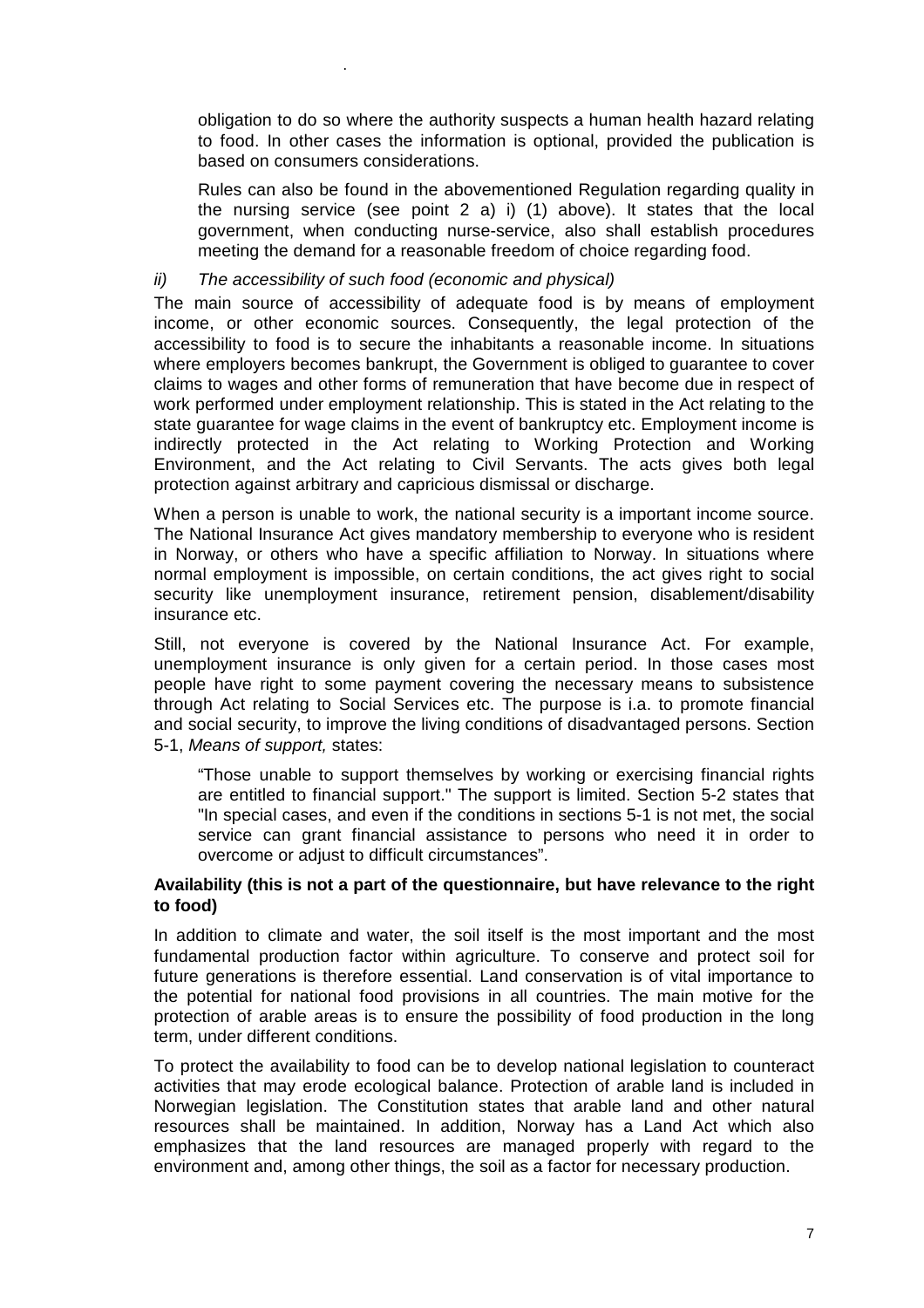How to plan the use of land is of vital importance when it comes to taking care of productive land. The coordination of the different needs is effected by use of the Building and Planning Act. The act covers all fields, and the main part of land development in Norway is carried out according to this act.

.

*iii)* Are the abovementioned regulations connected to the right to food? (Regulation *178/2002 in the EU is not)* 

In the Proposition no. 100 (2002-2003) to the Odelsting regarding the Act on Food Safety and Food Production (the Food Act) the following about the right to food is stated:

"The term Food Security is closely connected to the Right to Food. Article 11 in the UN Covenant on Economic, Social and Cultural Rights states that every State party shall recognise the Right to Food as a Human Right. According to the Act relating to the strengthening of the status of human rights in Norwegian Law (the Human Rights Act). The Covenant has the force as Norwegian law.

"The basic content in the Right to Food, with the additional rights and obligations, is clarified in General Comment no. 12. This document states that the Right to Food is realized when every man, woman and child, alone or in community with others, has physical and economic access at all times to food in a quantity and quality to satisfy the dietary needs of individuals, free from adverse substances, and acceptable within a given culture.

"Several aspects of Food Security is of significance for Food regulation. Primarily Food Safety. Not all aspects of Food Security are suitable for legally binding regulation."

This is probably one of very few acts, if any, where the rights in CESCR is mentioned in the Proposition. In Norway, the Proposition is an important source for interpretation of the Act. None of the abovementioned acts are related to the right to food.

In the Proposition to the Human Rights Act the intention is that further regulation regarding the Right to Food shall be given in other acts. According to this, we might say that the abovementioned act's purpose also is to fulfil the Right to Food within the relevant aspect of the right to food.

In the Plan of Action for Human Rights, the Government is obliged to assess the effect on Human Rights when new regulation is proposed.

- *b) Regulations relating to the individuals right to adequate food in the national legal system:* 
	- *i) Does your country consider the right to food as a justifiable right?*

As pointed out above (see point 1 c), the individual as such may not claim that his or her human rights are violated, by referring solely to the Conventions. It is through the incorporation into Norwegian law that the rights of the Conventions may have direct application for the individuals.

Many of the rights of the CESCR are vague and imprecise, and are directed towards the Member State itself, as they put obligations on the States to follow up the rights through legislation and in the administration. This may be an obstacle for direct application for individuals.

In the Proposition to the Human Rights Act the question regarding the suitability of the incorporation of CESCR into Norwegian law was discussed. The Ministry of Justice concluded:

"During the consultative round arguments against the incorporation of the CESCR was pointed out. The arguments against it were related mainly to the vagueness of the Covenant, and that most of the articles were mainly suitable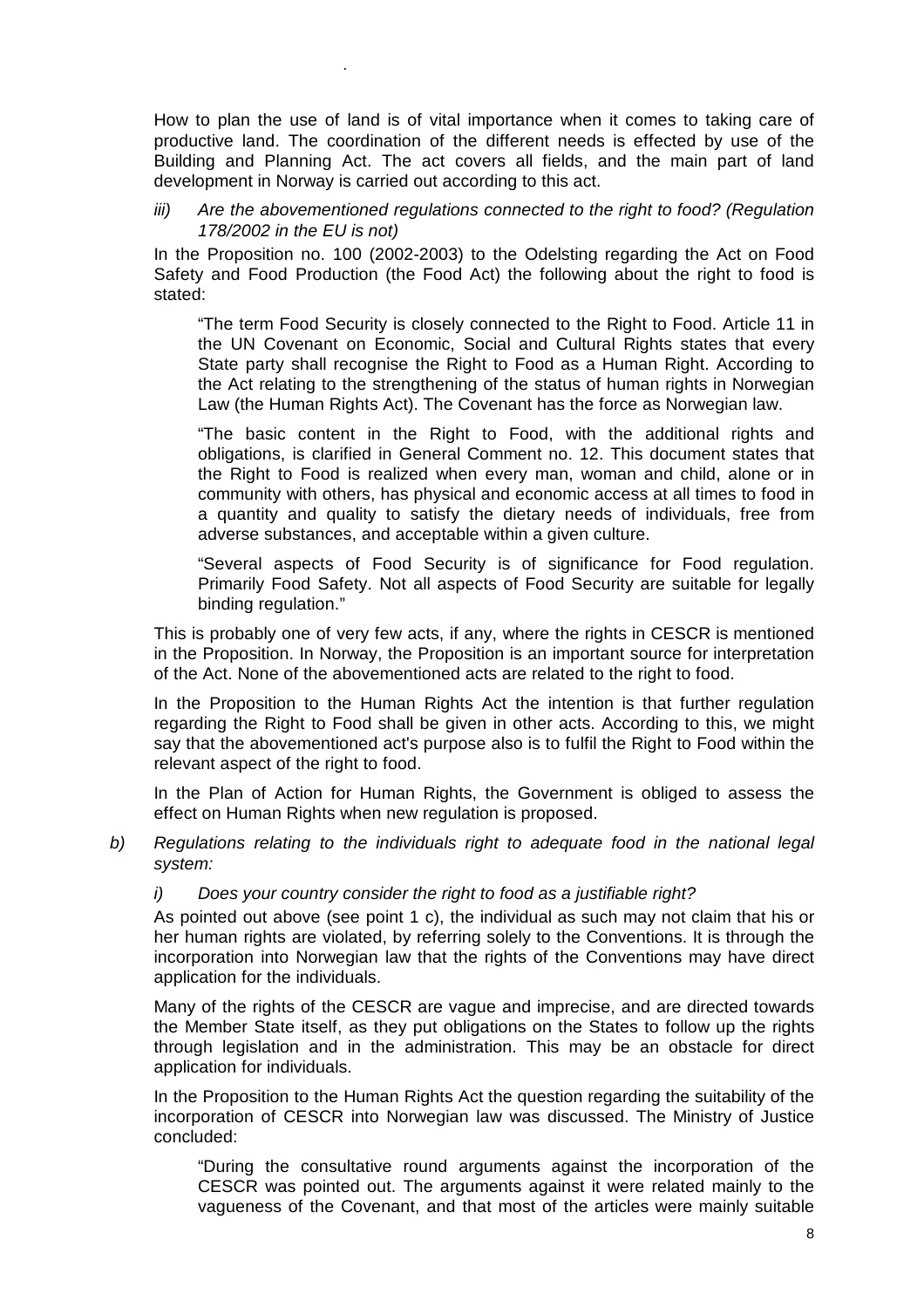as objects clauses. An incorporation would therefore disturb the balance of power between the political elected authority and the judiciary authority.

.

"The Ministry would like to point out that despite the vagueness, the Covenant also contains articles which are directly applicable and may give legal base for individual rights. (...) Moreover, vagueness is common in Norwegian legislation.  $(\ldots).$ 

"The Ministry presumes that incorporation of the Human Rights Conventions into Norwegian Law neither should or will have any significant impact on the balance of power between the political elected authority and the judiciary authority. However, the Ministry believes that the judiciary authority will be less willing to set aside decisions made by the political elected authorities in cases where the legislation is extensive and vague with reference to the covenant."

The Ministry also emphasized that within International Human Rights law, the CCPR and the CESCR make an indivisible union, and are considered equally important. One of the bodies entitled to hearing (the Norwegian Centre for Human Rights – NCHR) also pointed out that incorporation of the CESCR into Norwegian Law, has shown to be a suitable method to develop the rights on the long view.

*ii) Is the right to food immediately applicable or is there any law in order to put this right into practice?* 

After the incorporation of the Conventions into Norwegian law, which was done through the aforementioned Human Rights Act, it could be believed that the individual would be able to apply the rights of the conventions directly. Still, it is not that simple. In the proposition to the Human Rights Act, it is written that where the Conventions provide for national adaptations, the incorporation of the Conventions should not limit the possibilities of such adaptations.

The rights in the CESCR largely provide the opportunity for national legislators to provide for national adaptations. The Convention may therefore, despite the fact that it is incorporated into the Human Rights Act, not be applied directly by individuals. There are a few exceptions:

- Firstly, one may always claim before the court that there has been an unacceptable differentiation as regards the protection of economic, social and cultural rights. These provisions are so clear and precise that the right may be applied directly by the individual (self-executive).
- Secondly, the principles found in the Norwegian Supreme Court decision called "Fusadommen", may make direct application possible also in other circumstances. The decision concerned a provision in the Social Services Act, but the provision was of the same kind as the rights found in the CESCR, and the state therefore had the opportunity to specify the content of the right. Nevertheless, the Court stated that the right in question had a minimum level, which cannot be violated by the state. This principle is likely to be in relation to other provisions found in the CESCR.
- *iii)* Does your country have any enforcement mechanisms relating to the right to *food?*

The Regulations mentioned above (see point 2 a) do not give any rights to individuals, but impose duties on food business operators. Consequently, the regulatory authority has legal means to enforce the regulation towards the food business operators. Individuals may of course, claim before the court that their right to food is violated, but as it is pointed out above (see point 2 b ii), it may be difficult.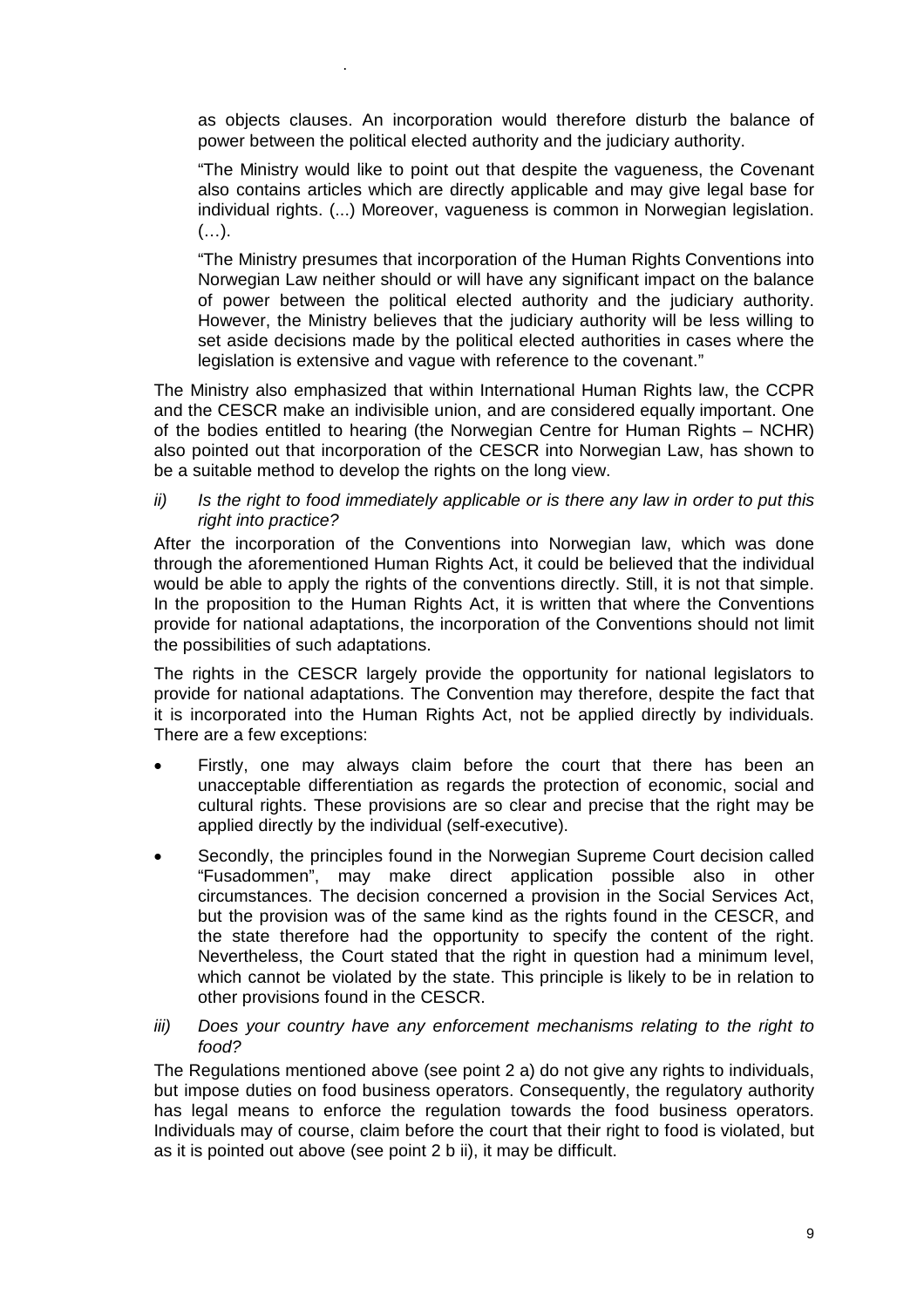*iv) Can individuals bring any of the following cases to the court when:* 

.

*(1) the food is insufficient to satisfy the dietary needs of individuals (ref. Lawsuit in Am. Against McDonalds for not warning against their unhealthy food)* 

Regulation regarding labelling and declaration of nutrient content is directed towards the food business operators, and doesn't give any rights to the individuals. However, the Act relating to Product Liability may give legal base for individuals to bring such a case to the court. The Act states that "*The producer is obliged to pay compensation for damage which his product causes because it does not offer the safety which a user or the public could reasonably expect.*". One has to note that the defendant will not be the state, but the food producer operator. Also, the claimant can only claim compensation of economic damage.

Regulation regarding quality in the nursing service (see point 2 a i 1) states that the local government, when conducting nurse-service, shall establish procedures meeting the demand for sufficient and healthy nourishment. The regulation is also in this case directed to the institution. It gives no rights to individuals.

#### *(2) the food is not free from adverse substances (product liability)*

The regulations regarding this area (see point 2 a i 2) don't give any rights to the individuals. The Act relating to Product Liability may also on this matter give legal base for individuals to bring to court a case where regulation relating to food safety is violated. The same limitation applies in this case.

In cases where the regulatory Authority has an obligation to make public relevant information relating to food (see point 2 a i 3) as stated in the food Act, section 27 the individuals may bring a claim for compensation for any damage caused by violating the duty in section 27. Such a claim will be based on common law.

*(3) the food is not acceptable within a given culture (e.g. not labelling content like pork, GMO etc.)* 

The regulations regarding this area (see point 2 a i 3) don't give any rights to the individuals. The Act relating to Product Liability may also on this matter give legal base for individuals to bring to court a case where regulation relating to food safety is violated. The same limitation applies in this case.

*(4) there is no means to get access to adequate food (physical or economic) (ref. Lawsuit in India)* 

The National Insurance Act, and the Act relating to Social Services are means to ensure the economic access to food (see point 2 a ii). Both Acts have remedies for individuals to appeal decisions made by the relevant Authority to the administrative appeal Body. If the individual is not successful in his/hers action, it is possible to bring the case to court.

As mentioned above (see point 2 b 2), the principles found in the Norwegian Supreme Court decision called "Fusadommen" may make direct application on the bases on the Right to food incorporated in the Human Rights Act possible also in other circumstances.

#### *v) Have there been any lawsuits concerning any of the abovementioned cases?*

No lawsuit is registered in Lovdata (a private foundation whose purpose is to establish and operate legal information).

*vi) Have the results been connected to the right to food cf. CESCR art. 11?*  No.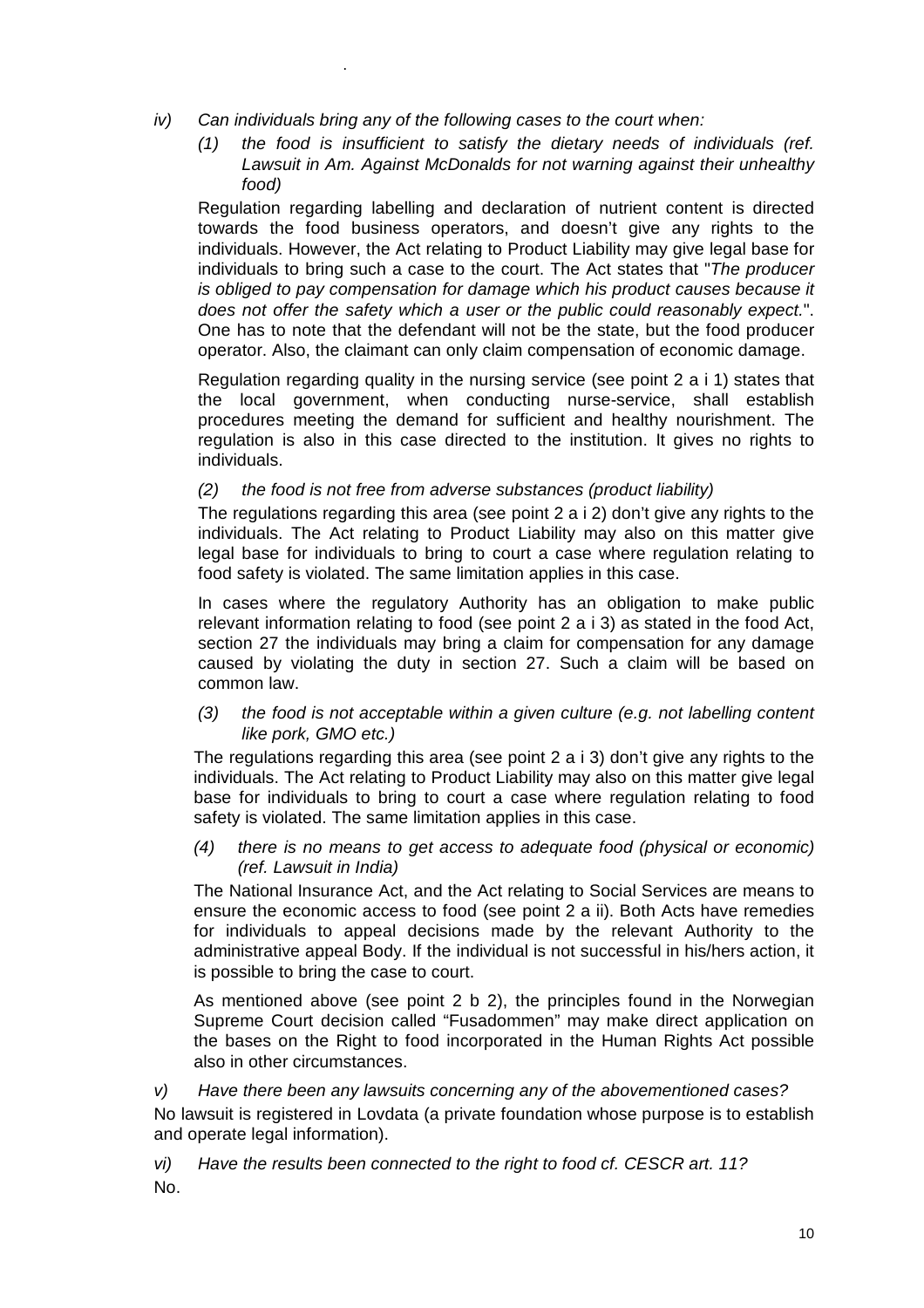## **3) CESCR article 11 (2): The right to be free from hunger**

*a) Emergency preparedness:* 

.

*i) How is the legal basis for emergency preparedness concerning the right to be free from hunger?* 

The Food Act (see point 2 a) i) (1) above) gives the legal basis for regulating the whole food chain, and the means for enforcement. Thus, the act contributes to securing and maintaining a sustainable food production. The Food Act regulates *existing* food production and has no means for increasing the food production. In case of a situation with lack of food (which may be an unthinkable situation in Norway, but must still be taken into consideration), the Food Act has neither the means to secure further access to food, nor the means to initiate a rationing system. However, a subsidy scheme for stockpiling is given to the farmers.

In extraordinary emergency situations, the Act of 14 December 1956 No 7 on supply and preparedness measures gives a legal basis for the Norwegian Government to adopt the necessary decisions in order to secure and distribute supplies of all kind of goods. Furthermore, the Act gives a legal basis to strengthen and utilize the national production- and transport capacity.

*ii) Is it any other anchorage for this right? (Administrative practice, action plans, policy documents etc.)* 

According to Report No 39 (2003-2004), securing long-term food provisions is one of the most vital elements of the Norwegian Food Policy. In Report No 19 (1999-2000) to the Storting on the Norwegian National Food and Agricultural Policy, this policy is specified as follows: *"Food security for all citizens now and in the future is a vital goal for the Government. To achieve this goal, it is important to provide for a vigorous agriculture system, a predictable and stable trade scheme, and a scheme for securing safe food"* (see also point 1 e) iii above). The report states that the Ministry of Agriculture and Food is obliged to have a long-term policy for safeguarding national food security, covering the plans for civil preparedness. This includes maintaining a national food production and to conserve and protect soil for future generations.

- *b) International obligations:* 
	- *i) How is the right to food effected on your country's foreign policy?* 
		- *(1) Trade?*

To keep a predictable and stable trade scheme is part of the national food and agricultural policy (see above). Another important element is to ensure improved market access for agricultural products from the developing countries. Both the international framework and national policies are important to this extent. In order to ensure that the least developed countries gets their share of the growing world trade, Norway has granted duty free market access for all products from these countries.

#### *(2) Development aid?*

The developing countries often meet (technical?) barriers to trade when exporting their products to the industrialised countries. The least developed countries, in particular, often lack knowledge of the requirements set up by the industrialised countries, especially in the field of food production. These countries may also lack the competence and infrastructure to be able to meet these requirements. The Norwegian Government therefore see a great need for technical assistance to the developing countries, in order to enable these countries to make the most of their export potential. This is especially applicable with regard to sanitary and phytosanitary requirements, for instance requirements related to hygiene and laboratory systems. The Norwegian Government sees it as important to be of assistance in this field.